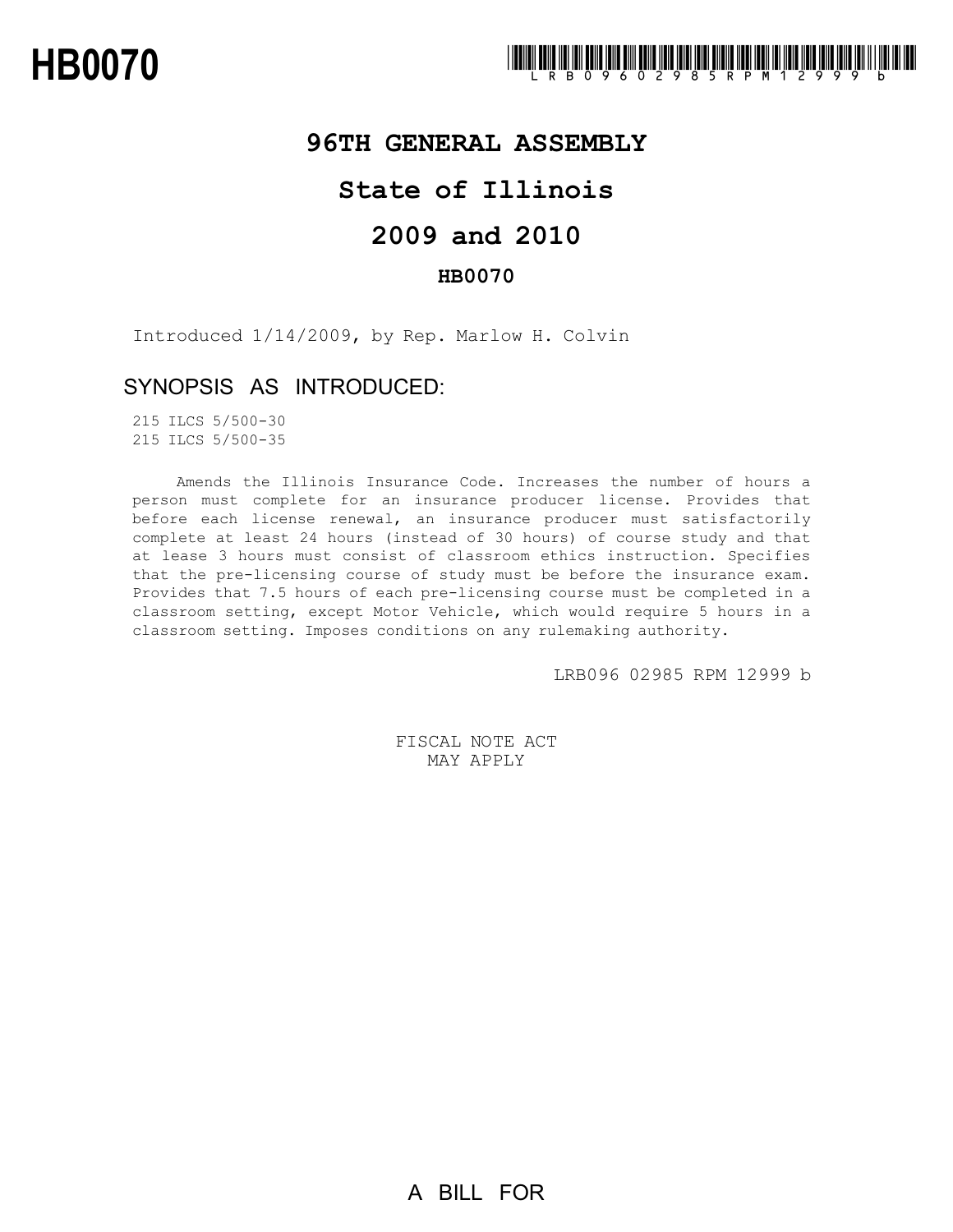1

AN ACT concerning insurance.

#### **Be it enacted by the People of the State of Illinois, represented in the General Assembly:** 2 3

Section 5. The Illinois Insurance Code is amended by changing Sections 500-30 and 500-35 as follows: 4 5

(215 ILCS 5/500-30) 6

(Section scheduled to be repealed on January 1, 2017) 7

Sec. 500-30. Application for license. 8

(a) An individual applying for a resident insurance producer license must make application on a form specified by the Director and declare under penalty of refusal, suspension, or revocation of the license that the statements made in the application are true, correct, and complete to the best of the individual's knowledge and belief. Before approving the application, the Director must find that the individual: 9 10 11 12 13 14 15

16

(1) is at least 18 years of age;

(2) has not committed any act that is a ground for denial, suspension, or revocation set forth in Section 500-70; 17 18 19

(3) has completed, if required by the Director, a pre-licensing course of study before the insurance exam for the lines of authority for which the individual has applied (an individual who successfully completes the Fire and 20 21 22 23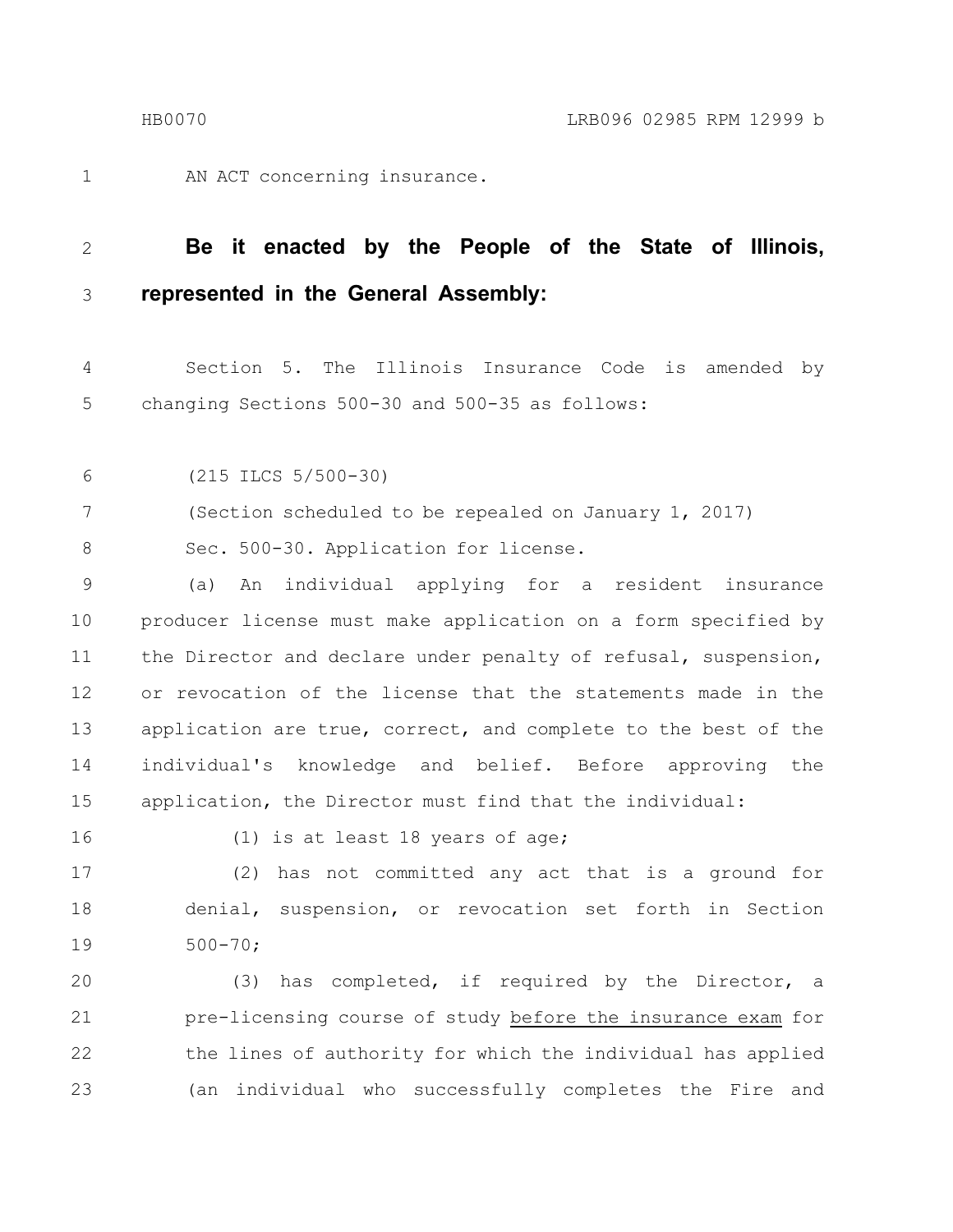- Casualty pre-licensing courses also meets the requirements for Personal Lines-Property and Casualty); 1 2
- 3

4

5

(4) has paid the fees set forth in Section 500-135; and (5) has successfully passed the examinations for the lines of authority for which the person has applied.

(b) A pre-licensing course of study for each class of insurance for which an insurance producer license is requested must be established in accordance with rules prescribed by the Director and must consist of the following minimum hours: 6 7 8 9

Class of Insurance Number of Hours Life (Class 1 (a))  $20 \frac{15.0}{15.0}$ Accident and Health (Class  $1(b)$  or  $2(a)$ ) 20  $15.0$ Fire (Class 3)  $20 \frac{15.0}{15.0}$  $\alpha$  Casualty (Class 2)  $\alpha$  20 15.0 Personal Lines-Property Casualty 20 15.0 Motor Vehicle (Class 2(b) or 3(e)) 12.5  $7.5$ 10 11 12 13 14 15 16 17

7.5 hours of each pre-licensing course must be completed in a classroom setting, except Motor Vehicle, which would require 5 hours in a classroom setting. 18 19 20

Rulemaking authority to implement this amendatory Act of the 96th General Assembly, if any, is conditioned on the rules being adopted in accordance with all provisions of the Illinois Administrative Procedure Act and all rules and procedures of the Joint Committee on Administrative Rules; any purported rule not so adopted, for whatever reason, is unauthorized. 21 22 23 24 25 26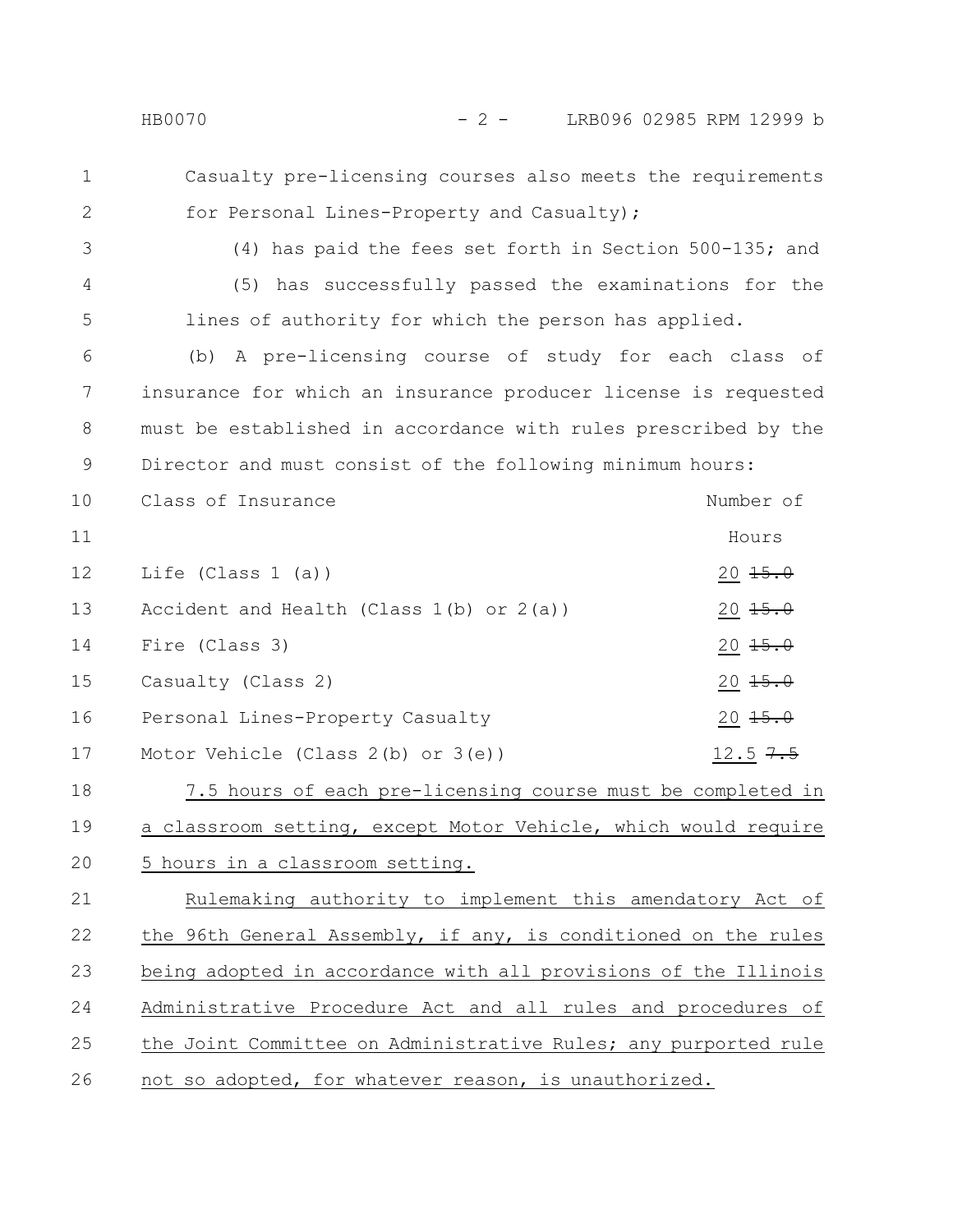(c) A business entity acting as an insurance producer must obtain an insurance producer license. Application must be made using the Uniform Business Entity Application. Before approving the application, the Director must find that: 1 2 3 4

5

6

(1) the business entity has paid the fees set forth in Section 500-135; and

(2) the business entity has designated a licensed producer responsible for the business entity's compliance with the insurance laws and rules of this State. 7 8 9

(d) The Director may require any documents reasonably necessary to verify the information contained in an application. 10 11 12

(Source: P.A. 92-386, eff. 1-1-02.) 13

(215 ILCS 5/500-35) 14

(Section scheduled to be repealed on January 1, 2017) 15

Sec. 500-35. License. 16

(a) Unless denied a license pursuant to Section 500-70, persons who have met the requirements of Sections 500-25 and 500-30 shall be issued a 2-year insurance producer license. An insurance producer may receive qualification for a license in one or more of the following lines of authority: 17 18 19 20 21

(1) Life: insurance coverage on human lives including benefits of endowment and annuities, and may include benefits in the event of death or dismemberment by accident and benefits for disability income. 22 23 24 25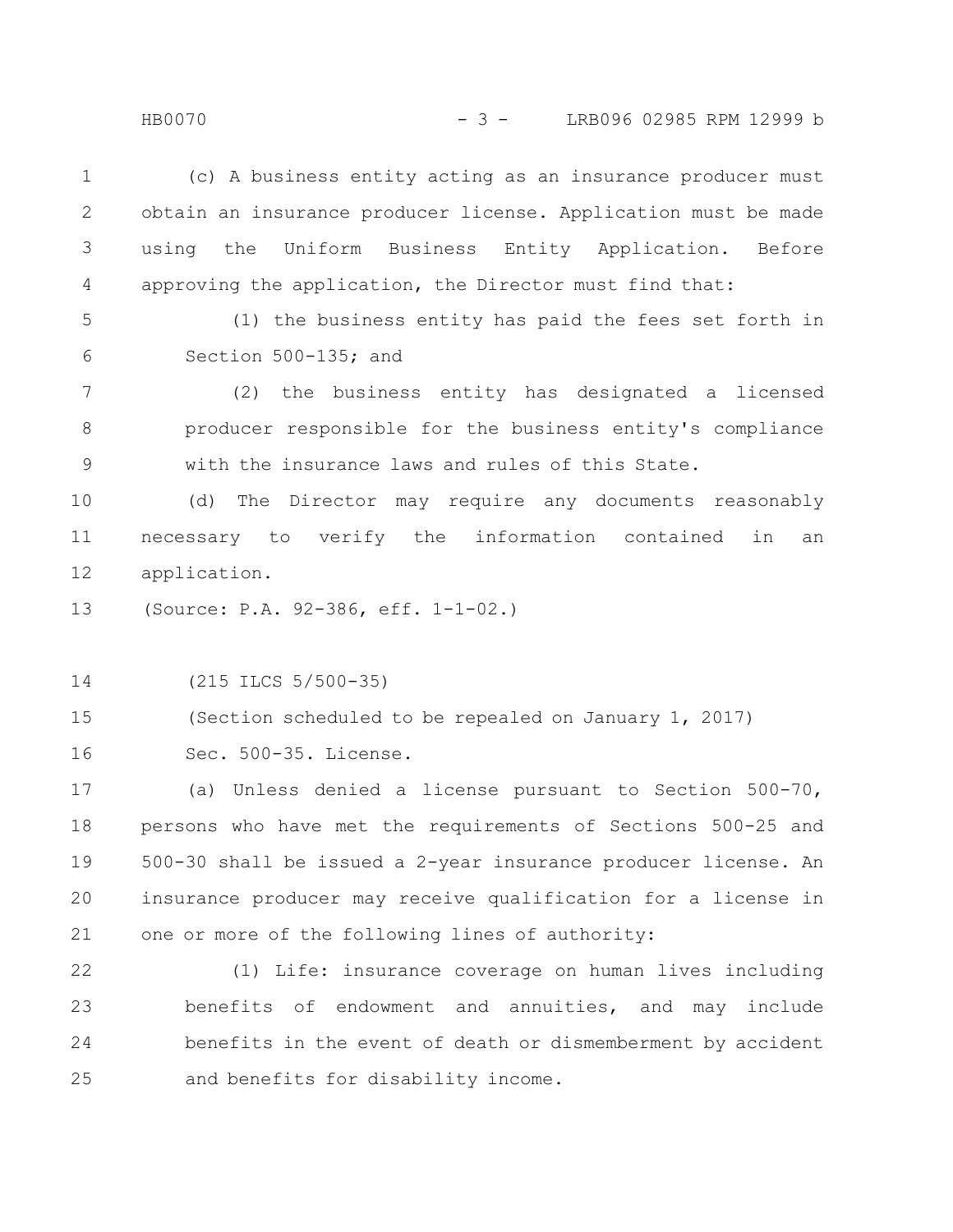(2) Variable life and variable annuity products: insurance coverage provided under variable life insurance contracts and variable annuities. 1 2 3

(3) Accident and health or sickness: insurance coverage for sickness, bodily injury, or accidental death and may include benefits for disability income. 4 5 6

(4) Property: insurance coverage for the direct or consequential loss or damage to property of every kind. 7 8

(5) Casualty: insurance coverage against legal liability, including that for death, injury, or disability or damage to real or personal property. 9 10 11

(6) Personal lines: property and casualty insurance coverage sold to individuals and families for primarily noncommercial purposes. 12 13 14

(7) Any other line of insurance permitted under State laws or rules. 15 16

(b) An insurance producer license shall remain in effect unless revoked or suspended as long as the fee set forth in Section 500-135 is paid and education requirements for resident individual producers are met by the due date. 17 18 19 20

(1) Before each license renewal, an insurance producer must satisfactorily complete at least 24 30 hours of course study in accordance with rules prescribed by the Director. Three of the 24 hours of course study must consist of classroom ethics instruction. The Director may not approve a course of study unless the course provides for classroom, 21 22 23 24 25 26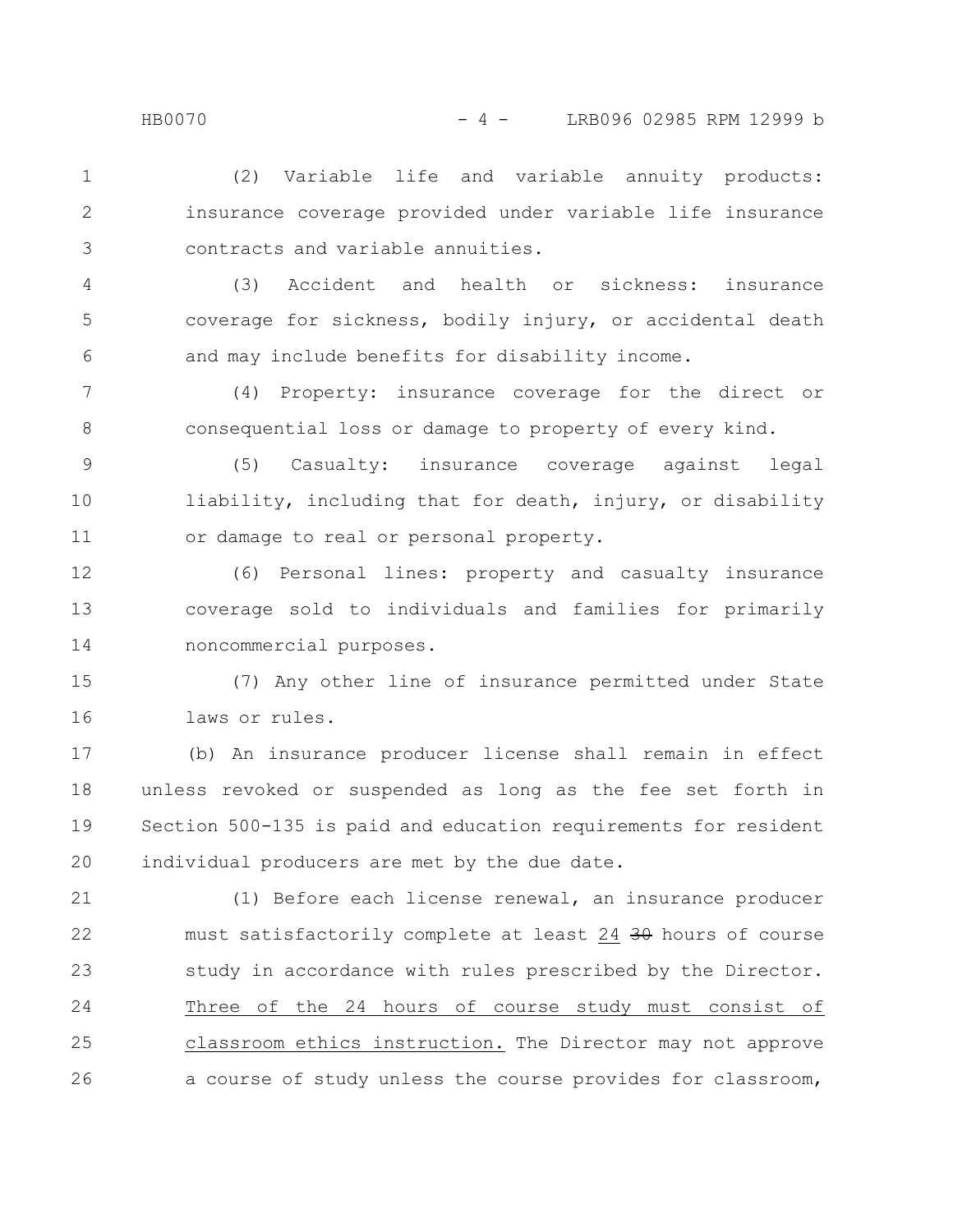seminar, or self-study instruction methods. A course given in a combination instruction method of classroom or seminar and self-study shall be deemed to be a self-study course unless the classroom or seminar certified hours meets or exceeds two-thirds of total hours certified for the course. The self-study material used in the combination course must be directly related to and complement the classroom portion of the course in order to be considered for credit. An instruction method other than classroom or seminar shall be considered as self-study methodology. Self-study credit hours require the successful completion of an examination covering the self-study material. The examination may not be self-evaluated. However, if the self-study material is completed through the use of an approved computerized interactive format whereby the computer validates the successful completion of the self-study material, no additional examination is required. The self-study credit hours contained in a certified course shall be considered classroom hours when at least two-thirds of the hours are given as classroom or seminar instruction. 1 2 3 4 5 6 7 8 9 10 11 12 13 14 15 16 17 18 19 20

Rulemaking authority to implement this amendatory Act of the 96th General Assembly, if any, is conditioned on the rules being adopted in accordance with all provisions of the Illinois Administrative Procedure Act and all rules and procedures of the Joint Committee on Administrative Rules; any purported rule not so adopted, for whatever reason, is 21 22 23 24 25 26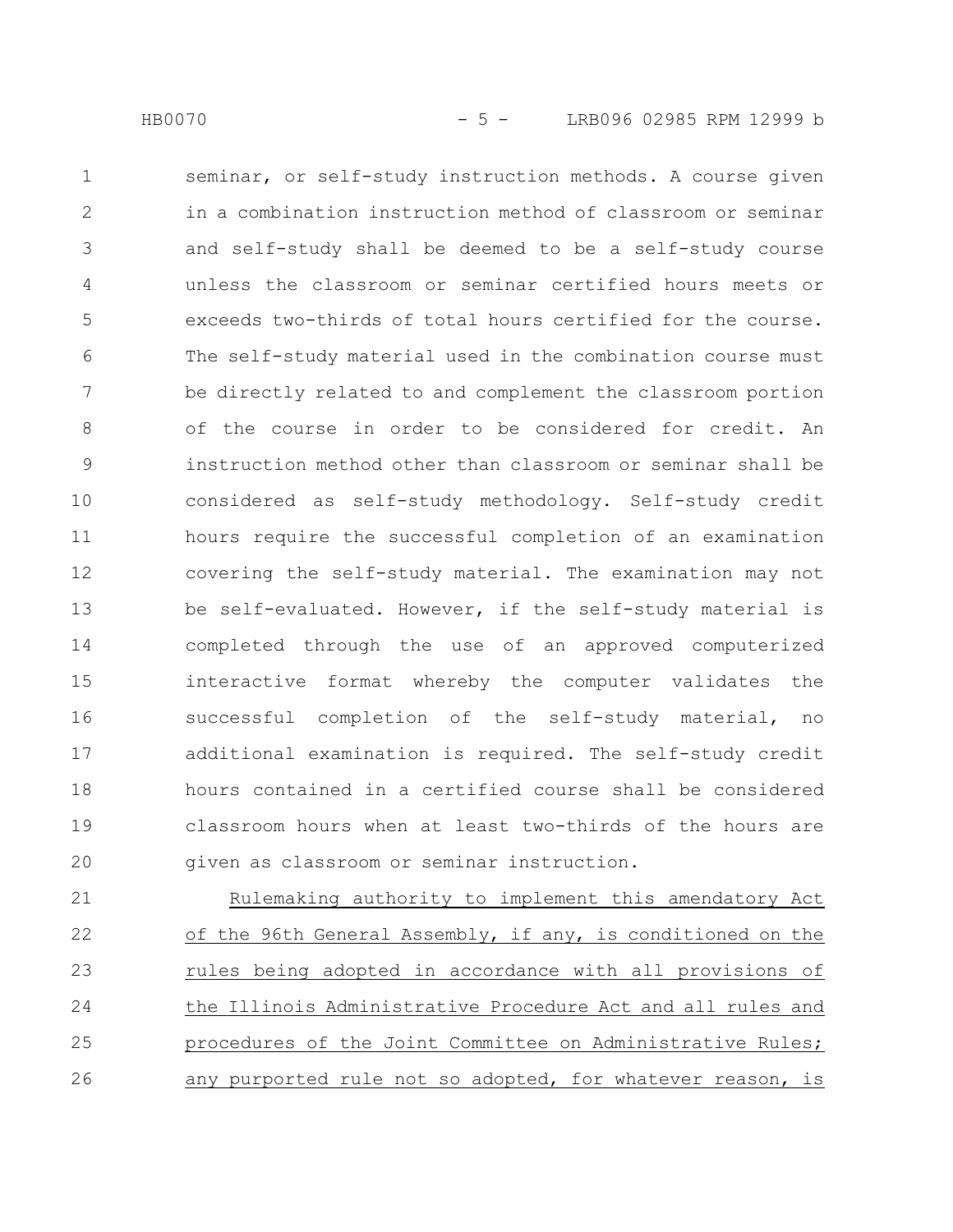HB0070 - 6 - LRB096 02985 RPM 12999 b

unauthorized. 1

(2) An insurance producer license automatically terminates when an insurance producer fails to successfully meet the requirements of item (1) of subsection (b) of this Section. The producer must complete the course in advance of the renewal date to allow the education provider time to report the credit to the Department. 2 3 4 5 6 7 8

(c) A provider of a pre-licensing or continuing education course required by Section 500-30 and this Section must pay a registration fee and a course certification fee for each course being certified as provided by Section 500-135. 9 10 11 12

(d) An individual insurance producer who allows his or her license to lapse may, within 12 months after the due date of the renewal fee, be issued a license without the necessity of passing a written examination. However, a penalty in the amount of double the unpaid renewal fee shall be required after the due date. 13 14 15 16 17 18

(e) A licensed insurance producer who is unable to comply with license renewal procedures due to military service may request a waiver of those procedures. 19 20 21

(f) The license must contain the licensee's name, address, and personal identification number, the date of issuance, the lines of authority, the expiration date, and any other information the Director deems necessary. 22 23 24 25

26

(g) Licensees must inform the Director by any means